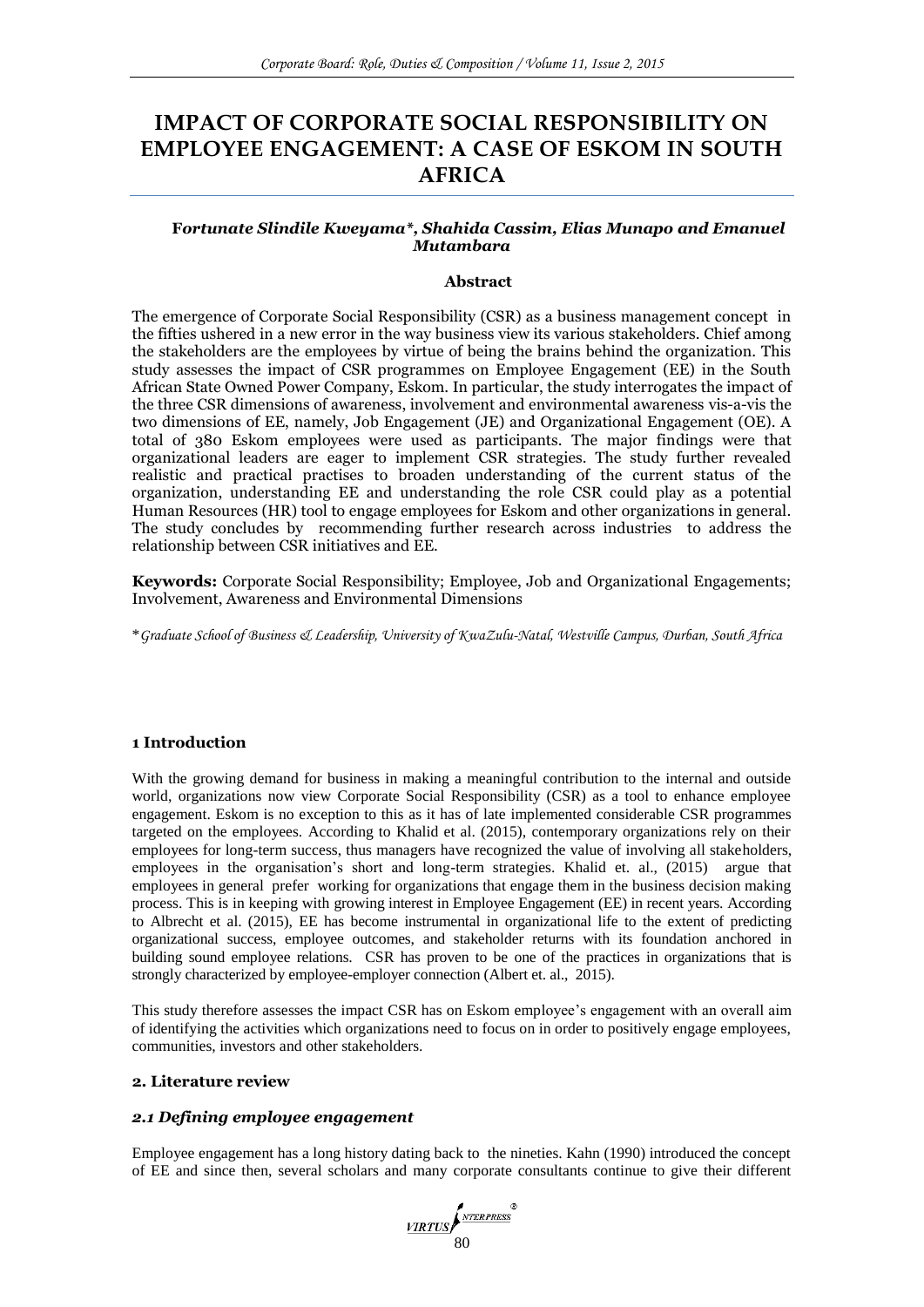perspectives on EE. Despite the growing interest in and discussion on EE, the concept still lacks consensus and is defined by extensions of definitions that may sometimes seem different to one another (Saks, 2006). Employee engagement (EE) is a business management concept also called worker engagement (Khan, 2011). Engaged employees are fully involved and enthusiastic about their work, thus will act towards their organization's interests (Saks, 2006). The term "EE" is used to refer to individual psychological traits, state of mind and behaviour, as well as the outcomes and antecedents which include employee perceptions (Macey and Schneider, 2008). Albert et. al., (2015) view EE as a unique concept therefore its definition must be distinctive, and not be clustered with other meanings around the feelings of employees. In addition to definitions of EE, intuitive sense that employees and leaders in any organization have about work motivation must be included. What is common to all the definitions is the notion that EE is a desirable characteristic. It has an organizational purpose, including involvement, passion, energy, focused effort, and enthusiasm for the work. Included in the definition are both attitudinal and behavioural components. According to the literature, engaging employees affects their motivation and identity, and gives a sense of meaning and purpose to the organization. CSR initiatives have the potential to develop a favourable attitude in employees about their jobs and their organizations (De Roeck and Delobbe, 2012).

### *2.2 Organizational benefits of employee engagement*

Over the past decade, a growing number of companies have realised the business benefits of CSR practices. Their experiences are bolstered by a growing body of empirical studies which demonstrate that CSR has a positive impact on economic performance and is not harmful to shareholder value (Schiebel and Pöchtrager, 2003). Today, organizations face increasing pressure from researchers and local communities to engage in CSR initiatives. Some organizations, however, are reluctant to introduce CSR into their business strategies as they do not see it as an investment but as a cost. Research conducted by Lis (2012) supports the idea that organizational citizenship produces a number of benefits. Her argument is that the organization's relationship with stakeholders is based on trust and cooperation. This may well add a competitive advantage. In turn, this implies that it is worthwhile to be honest, trustworthy and ethical. CSR may well be considered as a successful form of strategic investment.

# *2.3 Employee motivation and commitment*

According to Rahmawati and Abiddin (2015), motivation refers to management's effort towards directing, starting, and maintaining process that improves employee morale and job performance. Employee motivation is thus related to organizational commitment. Rahmawati and Abiddin (2015) argue that organisational commitment can be viewed as the energy that ties an individual for achieving specific organizational goals. Alshbiel (2011), illuminates on organizational commitment as a state in which an employee identifies with a particular organization. Job commitment on the other hand, is where the individual and organizational goals combine. Drawing from earlier commitment studies conducted by Brammer, Millington and Rayton (2005); Mirvis (2012) and Bhattacharya, Korschun and Sen (2008) commitment is defined as "a force that binds an individual to a course of action that is of relevance to a particular target". The three-component commitment model is one of the most widely used conceptualizations of organizational commitment in both business and academia (Macey and Schneider, 2008). Employers aim not only at employing talented people, but at keeping them motivated, engaged and productive. CSR initiatives that involve employees yield positive results for organizations, such as satisfaction and motivation.

# *2.4 Corporate Social Responsibility*

According to Abd-Elmotaleb, Saha and Hamoudah (2015), CSR refers to an organisation's voluntary activity that contributes to the welfare of society. Albdour and Altarawneh (2012) defines it as the decisions and actions of businessmen taken at least partially for reasons beyond the firm's direct economic or technical interest. Corporations have realized the benefits of paying great attention to incorporating and assigning substantial resources for the welfare of the communities within the organization strategies (Ali, et al., 2010). Brammer, Millington and Rayton (2005) divides an organization's CSR commitment into three aspects: external CSR, procedural justice and training. External CSR includes philanthropy, and the reflection of how the organization interacts with the physical environment and external stakeholders (Hurtado and Agudelo, 2013). When an organization allocates resources fairly, ethically and within moral values between the business and the society it is known as procedural justice (Maon, Lindgreen and Swaen, 2010). CSR may be used for a variety of reasons and

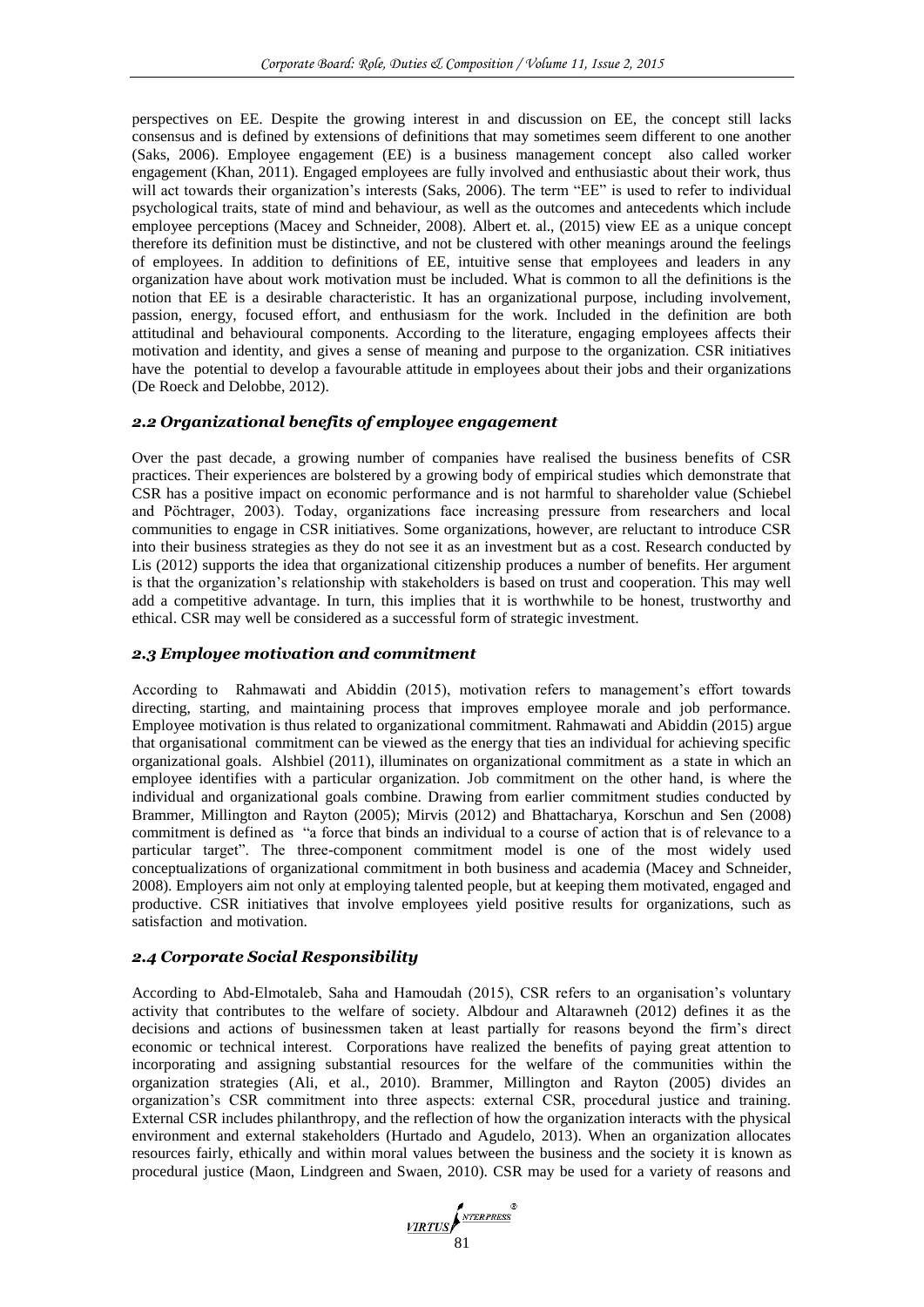strengthens the reputation of the company in the eyes of its stakeholders. It may grow appropriate skills or open up strategic opportunities such as new markets, including contributing to the development agenda, while supporting the business strategic goals.

# *2.5 Relationship between EE and CSR*

Both EE and CSR are widely discussed in the corporate world. While it is not difficult to appreciate the obvious link between the two, this study aims at drilling down to the connection (Holland, 2011). CSR is defined as an approach undertaken voluntarily by an organization to meet and exceed stakeholder expectations by integrating social, ethical, and environmental concerns together with the usual measures of revenue, profit, and legal obligations. On its part, EE is broadly defined as a heightened emotional connection that employees feel for their organization, that influences them to exert greater discretionary effort in their work. As a business management concept, EE suggests that engaged employees will behave in ways that promote the interests of an organization and affect business outcomes. Elements of EE include alignment of organizational and individual performance, pride and trust in the company, career advancement opportunities, relationships with fellow employees and management, and meaningfulness of work being performed. What is clear is that although organizations have worked out how to use CSR as part of EE efforts, they fall short of communicating their CSR intentions, initiatives and expectations to their employees and keep CSR decisions in the capable hands of the business leaders. This increases failure to understand which CSR activities work best for the organization and if groups of employees were excited by which type of CSR initiative. Such may lead to failure to capture CSR's considerable potential and to help them fight and win the war of talent management. When CSR initiatives are implemented properly, EE may be strengthened by making employees feel part of a larger corporate mission and vision, that the organization shares their values, and by helping them, will enhance their own social connections. The present study draws on recent studies that confirm that CSR can yield good and substantial returns for both employees and organizations, as illustrated in Figure 1. The connection displayed in Figure 1 is that CSR drives EE, which in turn drives business success. Therefore it makes good business sense for organizations to invest in CSR. EE minimizes costs associated with employee disengagement. Low levels of engagement suggest that employees feel disconnected and unmotivated and they feel that they are showing up just to get paid. It is evident from the research that an engaged workforce reflects decreased absenteeism, low staff turnover, proper management of production costs, and productive employee behaviour.





It is also indicated that EE increases customer satisfaction and loyalty, revenue growth, flexibility and productivity (Podnar and Golob, 2007). A well-designed and properly implemented CSR programme can bring a variety of business benefits while requiring significant commitment of resources. Leaders of an organization are responsible for setting overall goals and focusing on key issues, keeping the process targeted, focusing on policies and programmes that are specific to the goals and intentions, starting small on all initiatives until the momentum of success is realized, building upon past efforts and accomplishments, learning from past mistakes and challenges, finding out issues that matter to key stakeholders and focus on them, and including employees in the process from start to finish. Involving employees in the process enhances the effect of CSR initiatives on EE (Mirvis, 2012).

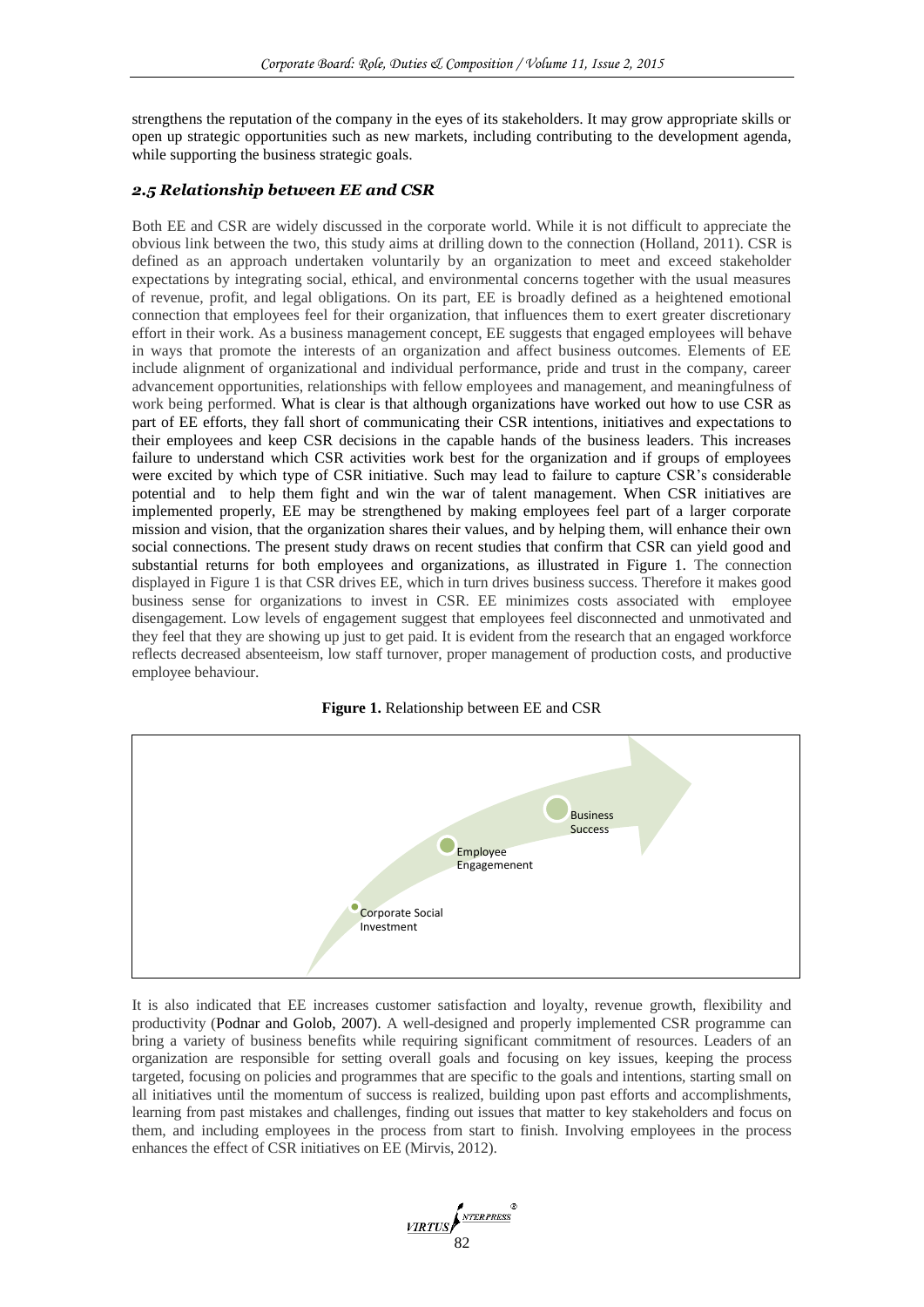# *2.6. Eskom Socio-economic development*

South African companies are required by Company's Act and The King Report to adhere to the importance of investing in social initiatives (Institute of Director's in Southern Africa, 2009). Eskom complies to corporate governance standards of accountability, transparency and responsibility in the daily business. Eskom has a wholly owned non-profit, Section 21 organization, namely, Eskom Development Foundation (Foundation) (Eskom, 2012). The Foundation focus on three activities; job creation, skills development and poverty alleviation. The Foundation supports social and economic projects, and it gives grants and donations to community based organisations, development agencies and organisations involved in philanthropic work for the development and benefit of the disadvantaged. Grants and donations are also made to small and medium-sized black enterprises. In the 2011 financial year, donations and grants made by the Eskom Foundation added up to R62.3m, which corresponds to 0.53% of pre-tax profit. With an annual corporate social investment of R62.3m, Eskom ranks among the top seven corporate grant makers in South Africa. Some 300 000 people benefit from Eskom's CSI programmes, a figure that includes people taking part in programmes that are co-sponsored by Eskom, together with other investors or public institutions. While a number of projects take place in regions in which Eskom is active with its business operations, others are geographically unrelated to Eskom's core business (Eskom Factor Report, 2011).

It is clear that EE and CSR work hand-in-hand to achieve organisational goals. Over and above the known positive impacts of CSR, community investments and public relationships, research further links CSR with HRM, including the achievement of HR priorities, such as potential employees being attracted by CSR initiatives of the organization, and linking both CSR and EE with employee psychological behaviour. This study contributes to the research that links CSR and EE, the benefits of engaging employees and the consequences thereof. Key conclusions that can be drawn from this study are the potential HRM support strategies that can help to inflate EE levels.

#### **3. Research methodology**

The main goal of the study was to determine the correlation between two variables, Corporate Social Responsibility (CSR) and Employee Engagement (EE). The study took a quantitative approach with a questionnaire as a research instrument. Questions on CSR were based on finding out if employees understand what it, whether Eskom is involved in it or not and if so, which initiatives are they involved in. Two dimensions of EE, Job Engagement (JE) and Organizational Engagement (OE) were measured.

#### *Objectives*

The following objectives were formulated for the study..

Objective 1: To explore corporate social responsibility initiatives at Eskom.

Objective 2: To examine and analyze employee engagement as a construct.

Objective 3: To determine and measure the two components of EE: job engagement and organizational engagement at Eskom

Objective 4: To explore the correlation between corporate social responsibility and employee engagement.

### **Hypothesis testing**

We define CSR(a) as awareness of CSR, CSR(b) as involvement with CSR and CSR(b) as environmental CSR.

Hypothesis Set 1: CSR dimensions (CSR(a), CSR(b) and CSR(c)) and EE.  $H<sub>01</sub>$ : There is a statistically significant correlation between the stated.  $H_{11}$ : There is no statistically significant correlation between the stated.

Hypothesis Set 2: CSR dimensions  $(CSR(a), CSR(b)$  and  $CSR(c)$  and EE among the demographic variables (gender and race).

 $H_{02}$ : There is a statistically significant difference in the perceptions of the stated.

 $H_{12}$ : There is no statistically significant difference in the perceptions of the stated.

Hypothesis Set 3: CSR dimensions  $(CSR(a), CSR(b)$  and  $CSR(c)$  among the variables (age, educational qualification, department, position band and number of years with company).

VIRTUS 83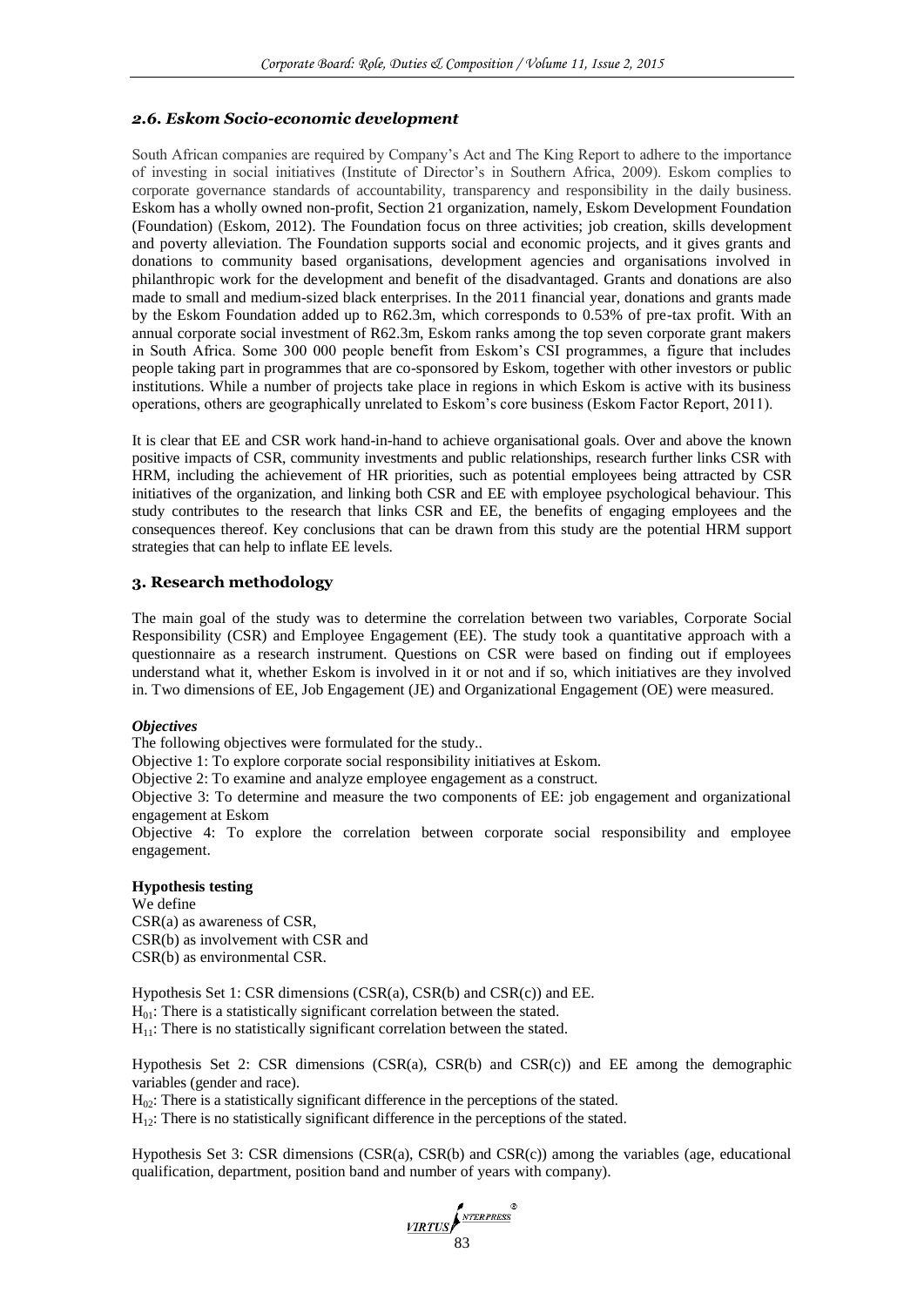H<sub>03</sub>: There is a statistically significant difference in the perceptions of the stated.

# $H_{13}$ : There is no statistically significant difference in the perceptions of the stated.

# *3.1 Construction of the instrument*

In the study 'closed' questions were used to maximize responses from respondents and these questions readily lent themselves to quantitative analysis. To suit the needs of the research topic and to ensure comprehensive coverage of the research objectives, the questions were formulated in two forms:

- demographics (7 questions) and
- Likert type (Scale 1 to 5) (57 questions).

# *3.2 Study Participants*

The target population at the time of study (2013) was 40 000 employees. A total of 400 employees were randomly selected from the Eskom pay-roll list to come up with the sample for the study.

# *3.3 Pre-testing*

The questionnaire was tested on 10 participants from the target population. The 10 participants were from the same target population but not from the 400 employees. The necessary changes were made.

# *3.4 Reliability*

The Chronbach's alpha coefficients for  $CSR(a)$ ,  $CSR(b)$ ,  $CSR(c)$  and EE were all above 0.7 indicating that the research instrument was reliable.

# *3.5 Administration of the questionnaire*

Questionnaires were emailed to the targeted 400 employees. Follow up calls were made to all the 400 targeted employees to confirm receipt of questionnaire and answer or explain any queries. There was sufficient coverage of the study in the Eskom notices and other communication channels to employees, Out of the 400 targeted employees 380 responded giving a response rate of  $(380/400)=0.95$  which was more than sufficient to draw conclusions from.

# *3.6 Limitations*

The study only focused on one organization (Eskom) and not all of the respondents gave feedback due to work commitments.

# **4. Data analysis**

Data was analyzed using SPSS version 21 software.

# **5. Presentation and discussion of the results**

# *5.1 Descriptive Statistics*

Frequencies and percentages were calculated to determine the profile of the sample as well as the responses to the items related to CSR and EE. The demographics section of the questionnaire covered the respondents' gender, race, age, school qualifications, department worked in, band position and number of years in the company. Though not central to the study, the personal data helped to contextualise the findings and the formulation of appropriate recommendations.

# *5.1.1 Gender*

There were 171 male and 209 female participants. Eskom is a national company that applies employment equity when recruiting. It is also a company that manufactures a large number of components requiring a variety of technical skills.

VIRTUS SA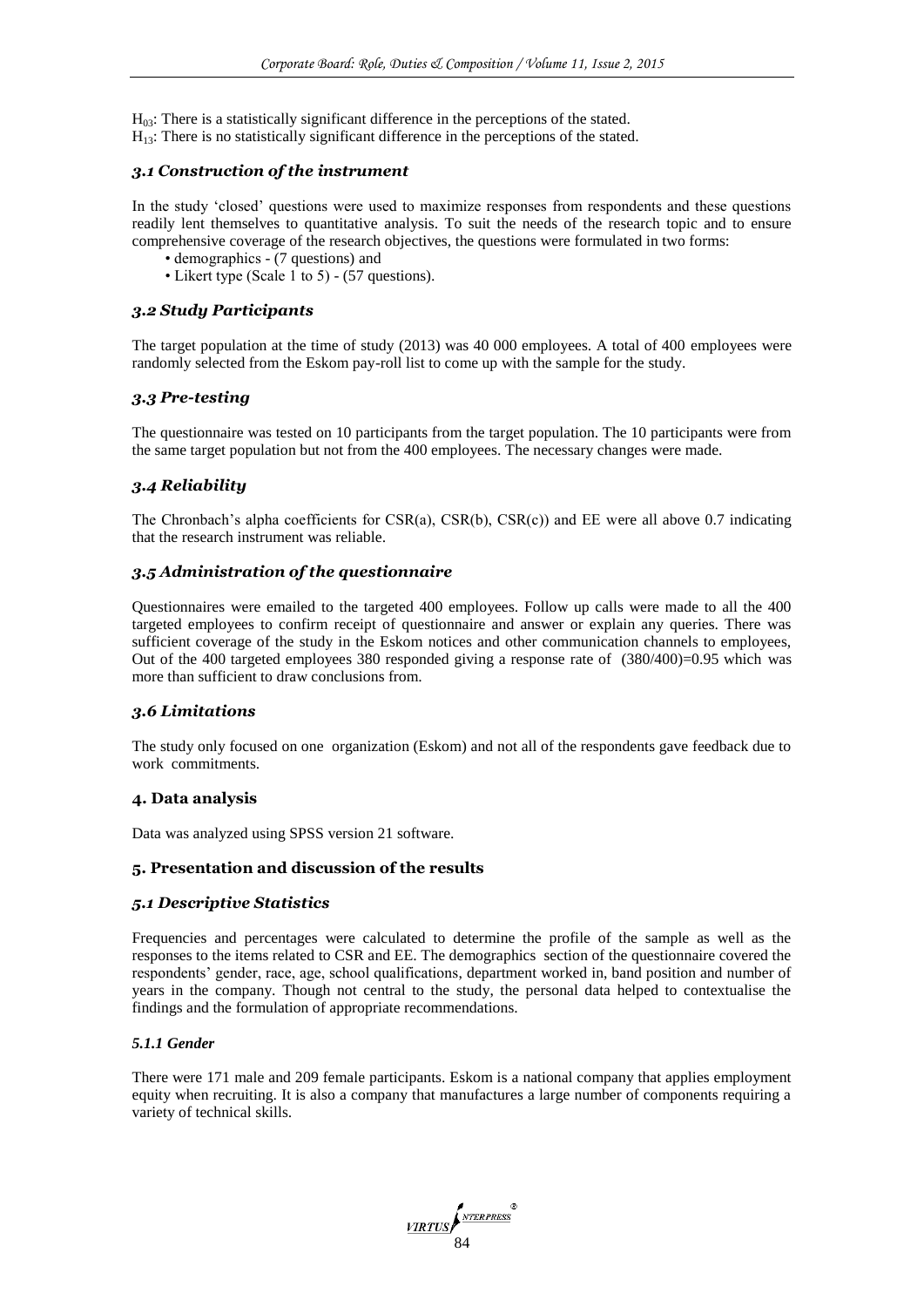### *5.1.2 Race*

Of the 380 respondents, most of the participants were African (58.2%) followed by White (28.4%), Coloured (7.6%) and Indian (5.8%).

# *5.1.3 Age*

The majority of respondents were in the age group of 35-44 (149), in the category of 25-34 there were 149 subjects, in 45-54 there were 80, and the lowest category was below the age of 25 with only 32 subjects. There were no participants aged 55 and above. The age 35-44 is the corporate age; employees in this category are very active.

#### *5.1.4 Educational Qualification*

Diplomas were largely represented in the study, 115 employees held diplomas at the time of this study. There were 49 participants with matric and 49 with certificates. Those with degrees were 89. Participants who held postgraduate qualifications numbered 71. Other qualifications, such as Doctorate, final year Bachelor's degree and short programmes gave a total of 7 participants. Generally, employment starts after completion of a diploma, while some go on to study further. This results in a larger number of employees who hold diploma qualifications than other higher educational qualifications.

#### *5.1.5 Department*

Of the 380 participants, the Finance and Admin department was represented by most subjects with a total number of 118 (31.1%). The smallest number of respondents belonged to the Fleet department (25 respondents). Subjects identified as "Other" included respondents on learner-ship programmes and there were 57 subjects in this category while Human Resources showed 33, Engineering 52, Operations 59, and Risk and Security 36.

#### *5.1.6 Company position levels*

Eskom's position levels are divided in bands as follows:

*EEE band:* These are the *Executives* and they occupy the top positions (1.10%).

*M band:* Are the management employees who report to the Executives (15.80%)..

*P band:* Are the employees who are employed as *Professionals* and specialist in their positions.

Note that some of those in the P band are higher than some M band. Those in the P band specialize in different fields such as engineering, accounting, IT etc. (11.30%).

G14-G15: This is slightly below the P band. These are found in different

departments of Eskom.

T9 – T13: The category is lower than G14-G15  $(28.90\%)$ .

 $T4 - T8$  The category is just below  $T9 - T13$  (13.70%).

*Other:* Is the lowest level and include learners and those on contracts (4.50%).

Note that the majority of respondents in this study came from the T9 - T13 category whilst the least number of participants belonged to the executives.

#### *5.1.7 Years in the company*

Some 22.10% of the targeted respondents were with the company for less than 5 years. Most of the subjects had been with the company for more than 5 years. Those with 5-9 years made up 42.10% of the total respondents followed by 18.20% of them being in the 10-14 years category. Those in the 15-19 years category made 7.10 % of the total number of respondents while 10.5% were being with company for over 20 years.

#### *5.1.8 Responses to Corporate Social Responsibility*

Figures 2 to 6 give graphical illustrations of the awareness of CSR at Eskom.

VIRTUS (<sup>NTERPRESS</sup><sup>®</sup>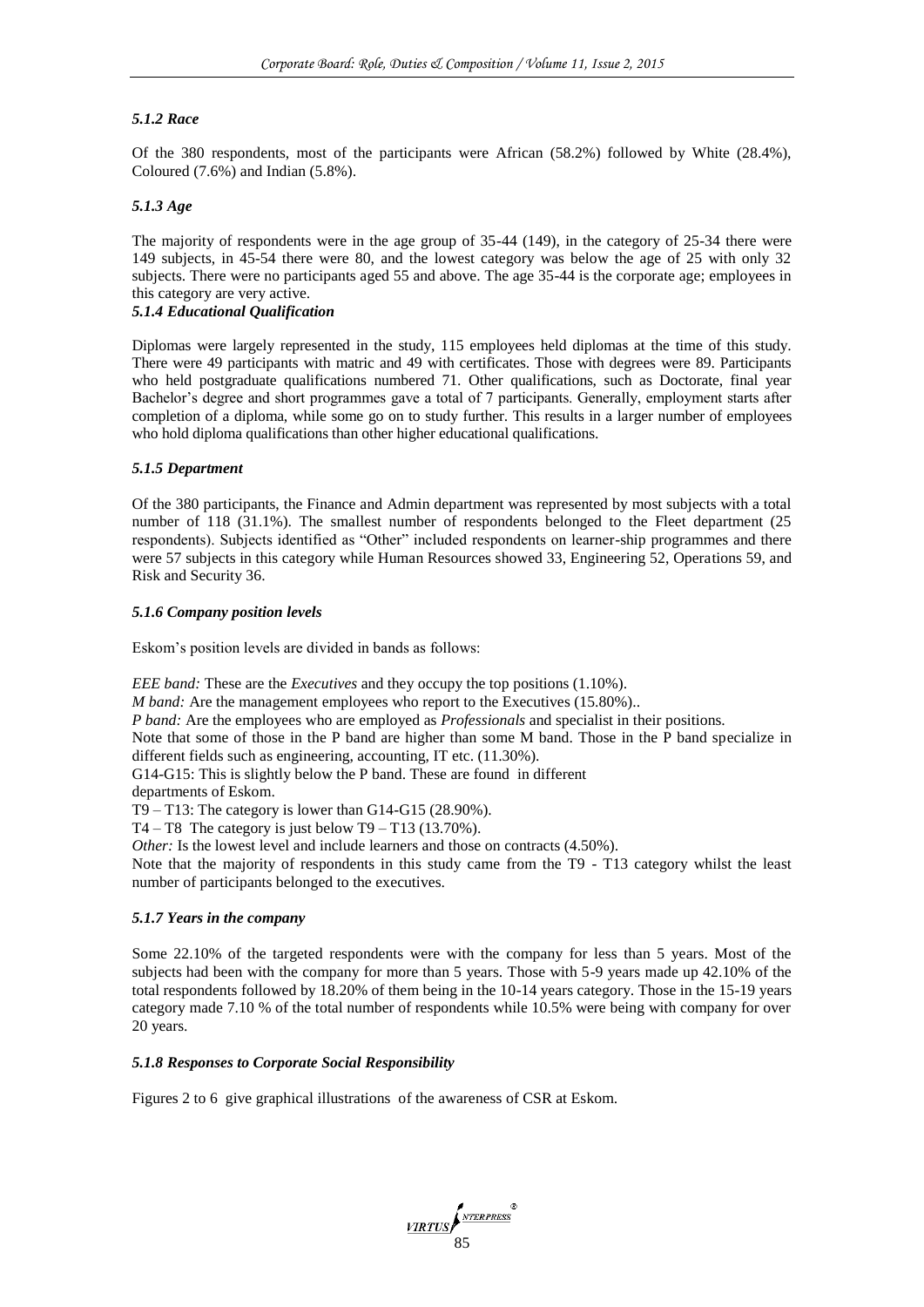# **Figure 2.** Responses to CSR awareness: initiatives







**Figure 4.** Responses to CSR awareness: community support in health



**Figure 5.** Responses to CSR Awareness: Community Welfare and Development



VIRTUS<br>86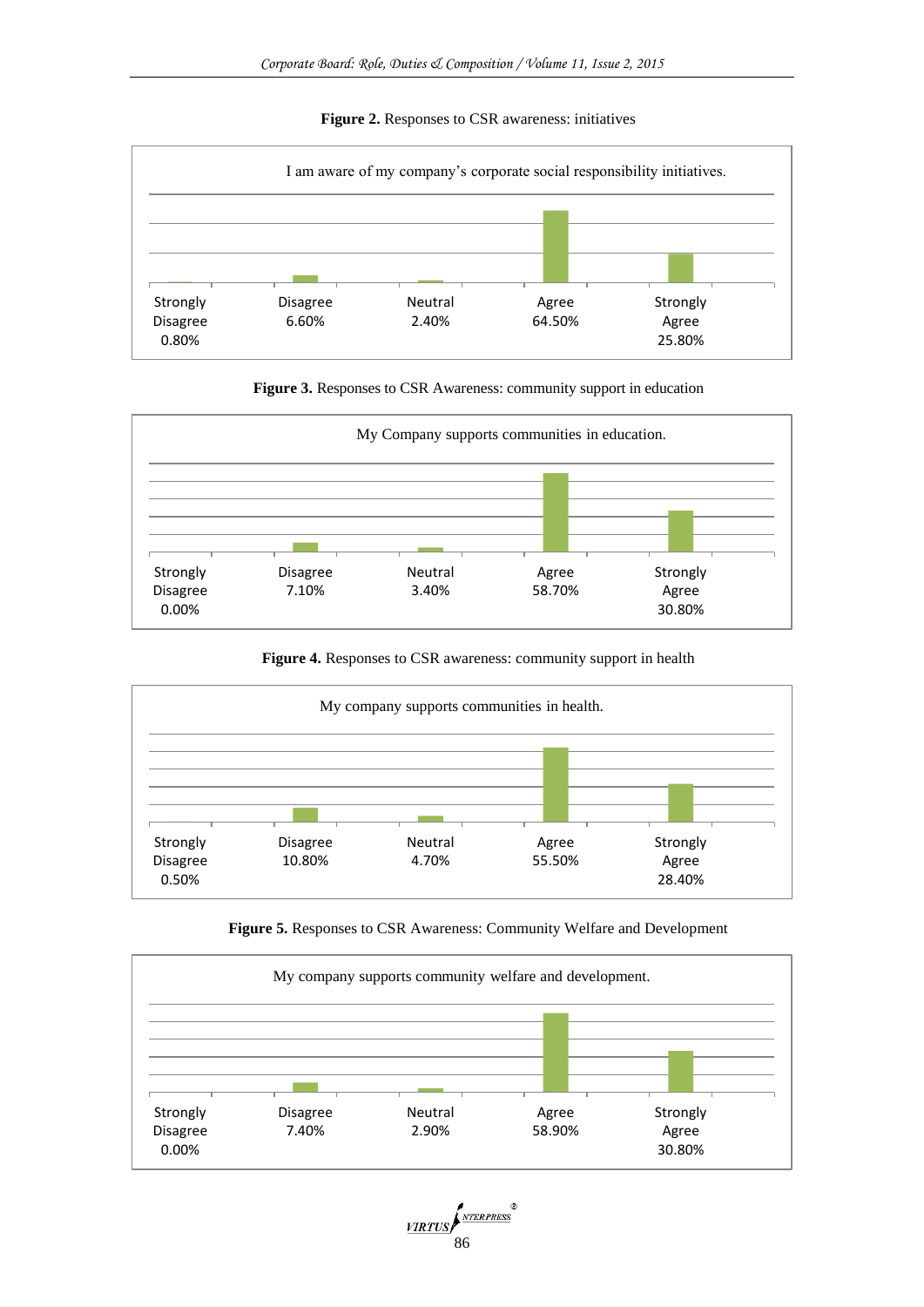

2.60%

### **Figure 6**. Responses to CSR awareness: workplace satisfaction and safety

Figures 7 to 10 give graphical illustrations of the involvement in CSR at Eskom.

5.00%

Disagree 0.80%



59.70%

Agree 31.80%



**Figure 8.** Responses to CSR involvement: employee impact



**Figure 9.** Responses to CSR Involvement: employee opinion

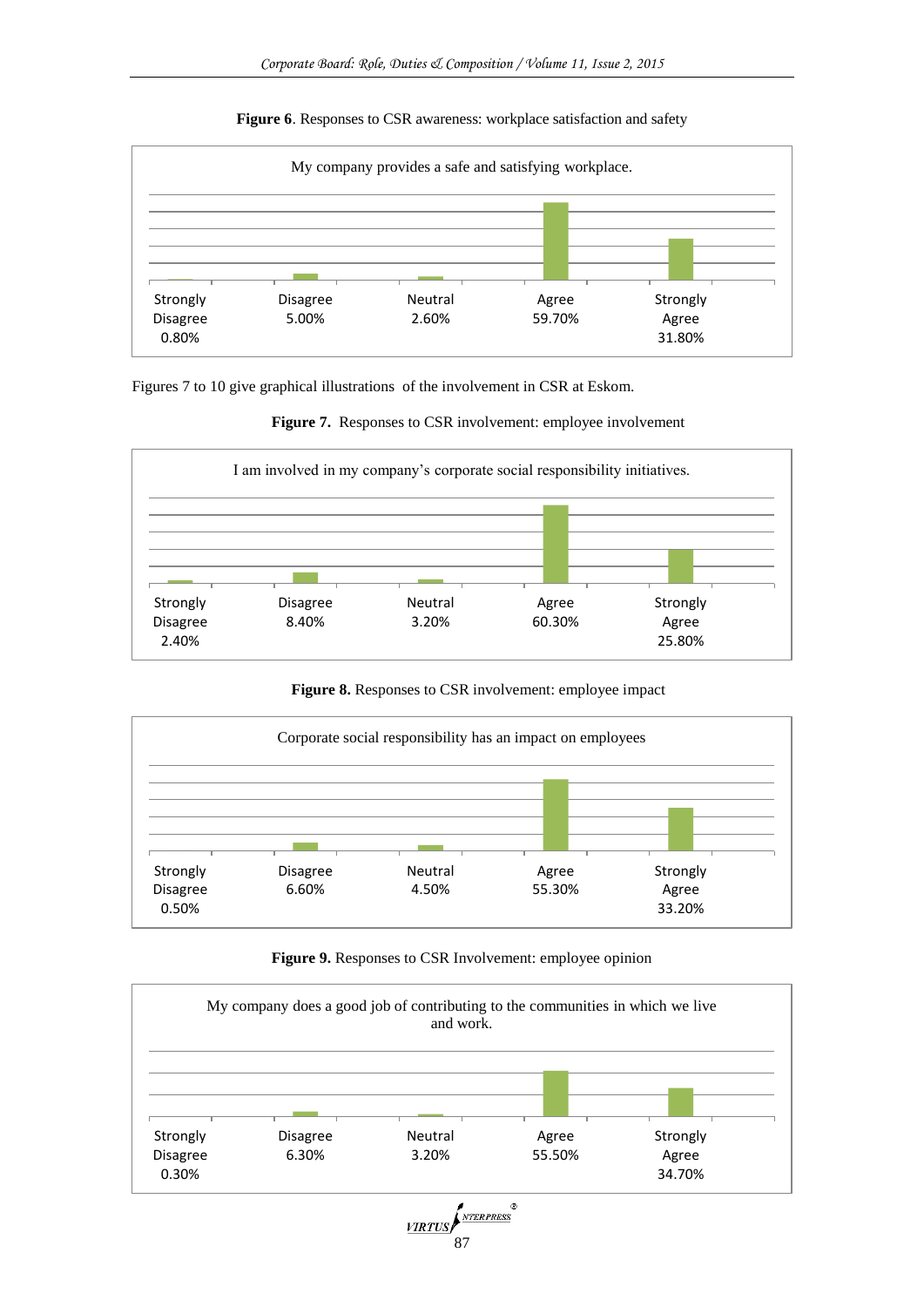# **Figure 10.** Responses to CSR involvement: employee motivation



Figures 11 to 15 give graphical illustrations of the responses to CSR involvement: employee motivation.





**Figure 12.** Responses to environmental CSR: reducing and preventing pollution



VIRTUS (<sup>NTERPRESS</sup>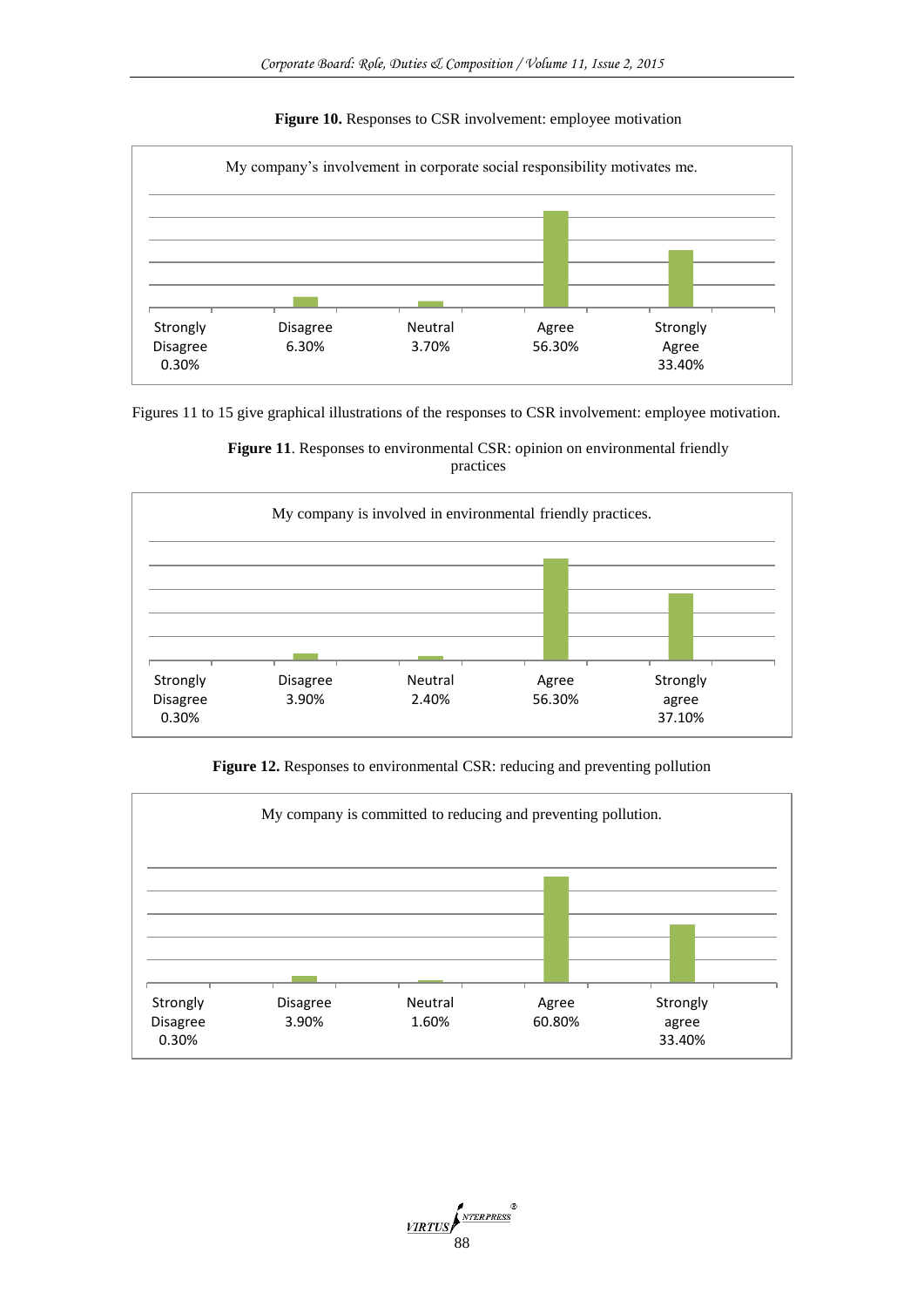

# **Figure 13.** Responses to environmental CSR: promotion of greener buildings and workplace

**Figure 14.** Responses to environmental CSR: validity



Figure 15. Responses to environmental CSR: improve efficiency and reduce



# Energy Consumption

### *Employee Engagement*

All responses for EE are shown in Figures 16 to 26.

VIRTUS (<sup>NTERPRESS</sup><sup>®</sup>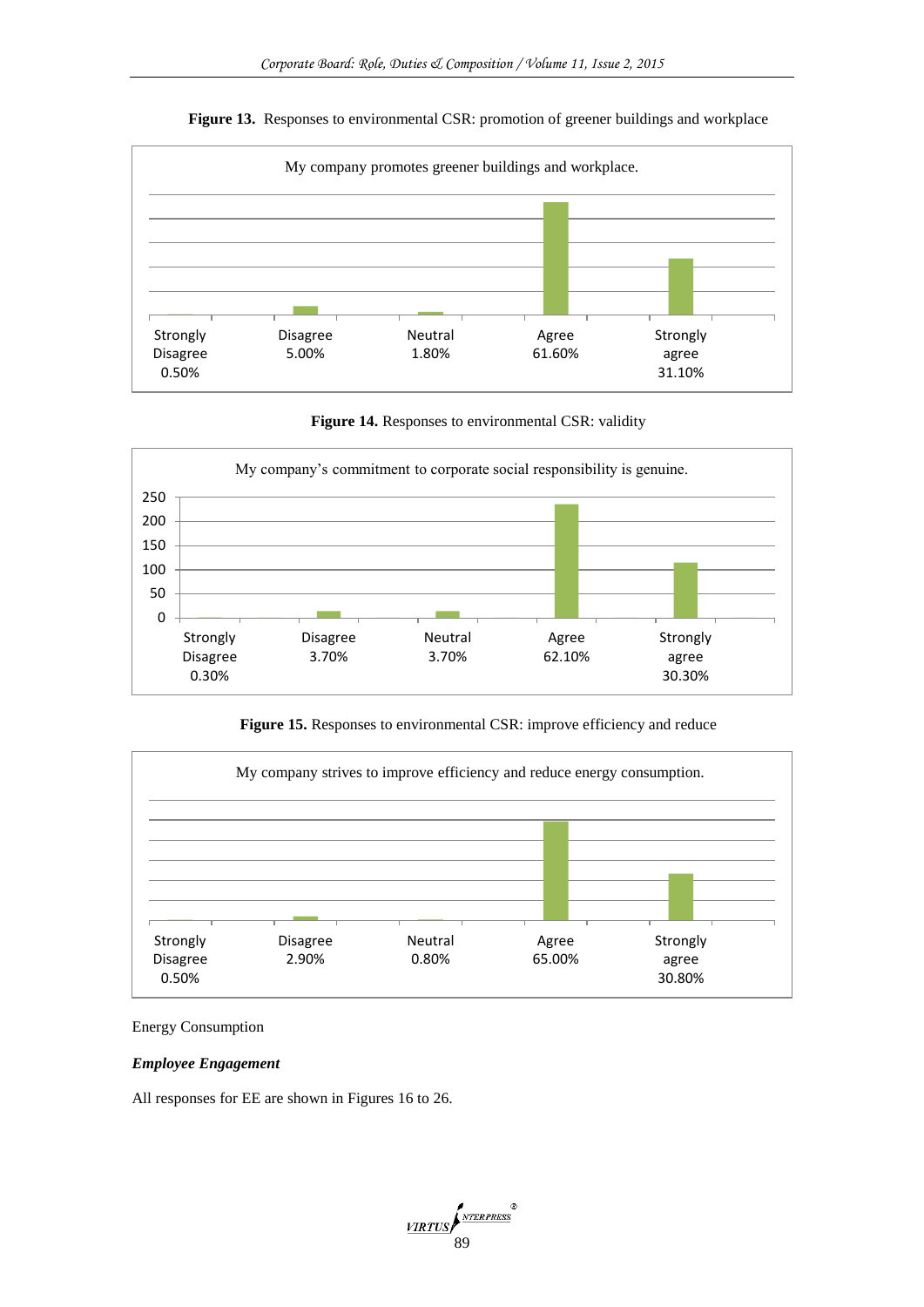# **Figure 16.** Responses to EE: employee pride



**Figure 17.** Responses to EE: employee fit



**Figure 18.** Responses to EE: growth opportunities







VIRTUS<br>90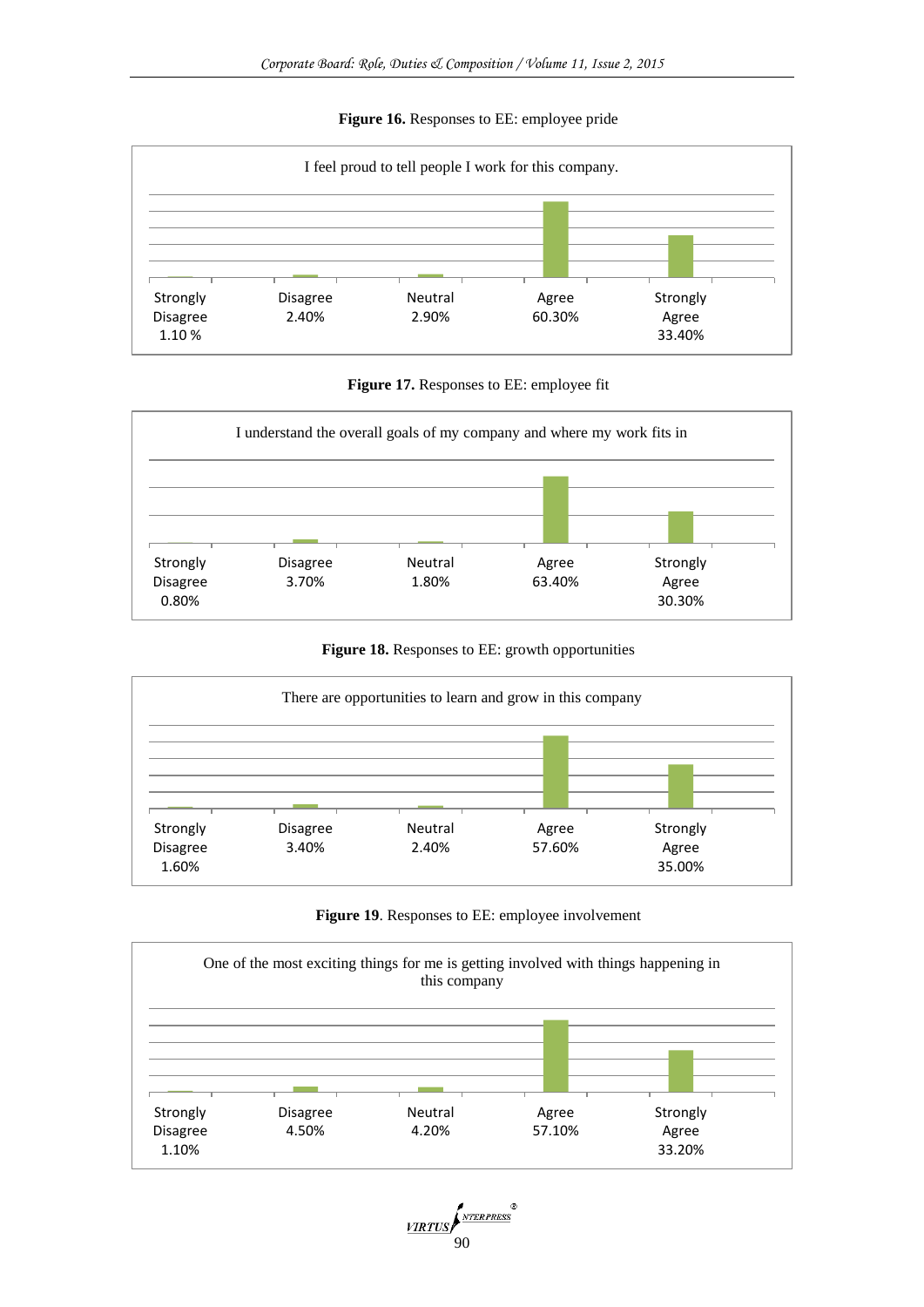# **Figure 20.** Responses to EE: employee opinion



**Figure 21.** Responses to EE: employee pride



**Figure 22.** Responses to EE: employee satisfaction





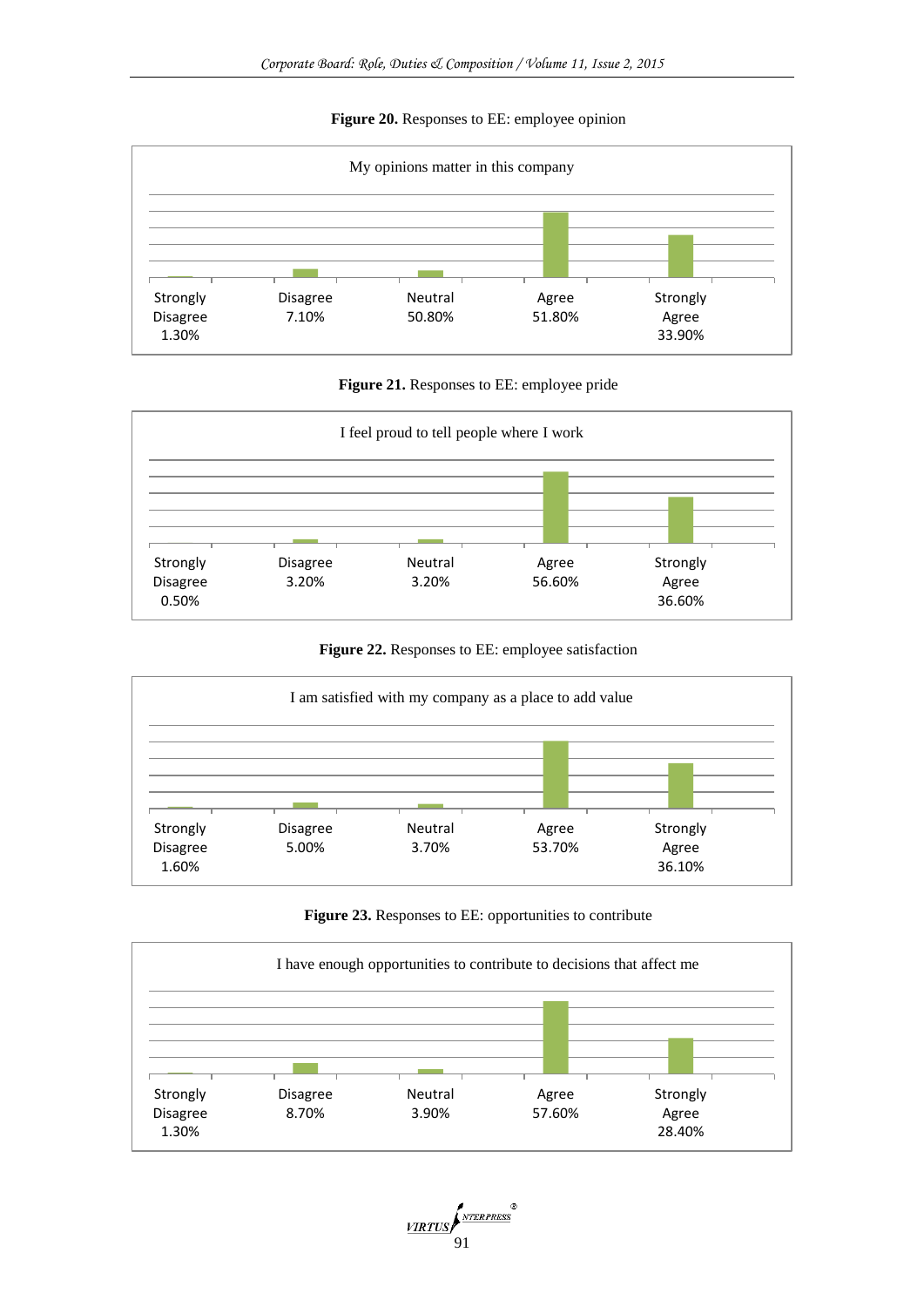# **Figure 24**. Responses to EE:job engagement



**Figure 25.** Responses to EE: Employee valued in the job



**Figure 26.** Responses to EE: job engagement



# *5.3 Inferential Statistics*

Non-parametric statistical test were used to determine whether there is a relationship between the CSR Dimensions, EE and the influence of the demographic variables.

#### 5.*3.1 Hypothesis Set 1 - Spearman's Rank Correlation Test*

Spearman's Rank Correlation test was used for Hypothesis Set 1. The results are presented in Table 1.

VIRTUS (<sup>NTERPRESS</sup><sup>®</sup>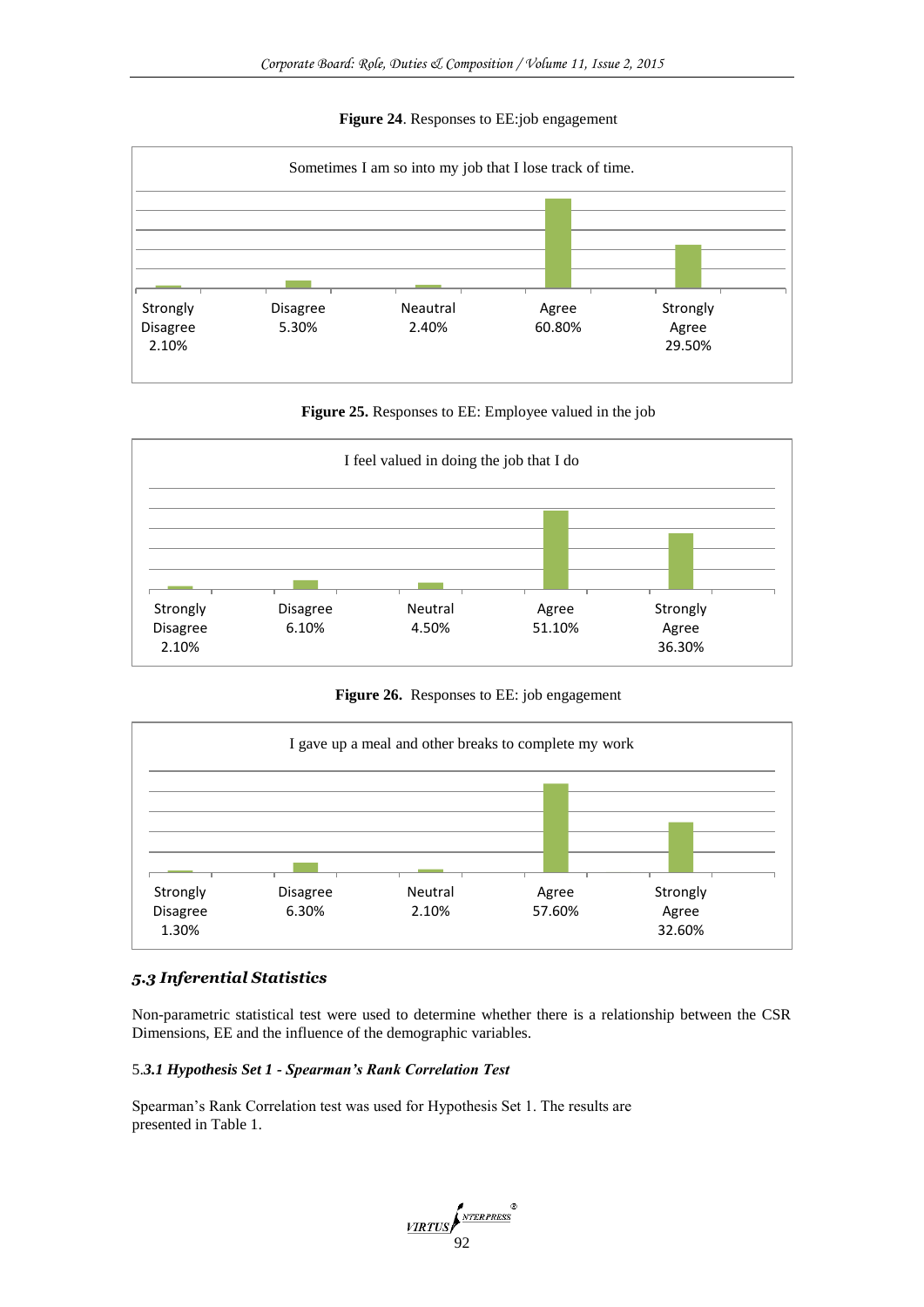| Corporate Social Responsibility Dimensions | Employee Engagement |
|--------------------------------------------|---------------------|
| Awareness of CSR                           | 0.269               |
| Involvement with CSR                       | 0.328               |
| Environmental CSR                          | 0.319               |

#### **Table 1**. Spearman's Rank Correlation: CSR Dimensions and Employee Engagement

Correlation is significant at the p=0.01 level (2 - tailed). Therefore we fail to reject the null hypothesis  $H_{01}$ and conclude that there is a statistically significant correlation between awareness of CSR, involvement with CSR and environmental CSR with employment engagement EE.

### *5.3.2 Hypothesis Set 2 - Mann-Whitney Test - Gender*

The Mann-Whitney test was used for Hypothesis Set 2 and the results are presented in Table 2.

**Table 2.** Comparison of mean ranks between males and females using the Mann-Whitney Test

| What is your gender? | Mann-Whitney U |          |      |
|----------------------|----------------|----------|------|
| CSRa                 | 16719.500      | $-1.096$ | .273 |
| CSRb                 | 17737.500      | $-.127$  | .899 |
| <b>CSRc</b>          | 16678.000      | -1.141   | .254 |
| Employee engagement  | 16409.000      | $-1.372$ |      |

The results in Table 2 of the Mann-Whitney test by gender indicate no significant differences between male and female respondents at the 95% level of significance (p>0.05). This shows an absence of statistically significant difference in the perceptions of the CSR dimensions (awareness, involvement and environment) and Employee Engagement between males and females. Accordingly the null hypothesis is not supported for gender.

# *5.3.3 Hypothesis Set 2 - Kruskal Wallis Test - Race*

The Kruskal Wallis test was used for Hypothesis Set 3 (Race) and the results are presented in Table 3.

|  | Table 3. Kruskal - Wallis Test by Race |  |  |  |
|--|----------------------------------------|--|--|--|
|--|----------------------------------------|--|--|--|

| What is your race          | Chi-Square |      |
|----------------------------|------------|------|
| $\mathbb{S}$ Ra            | .890       |      |
| `SRb                       |            | .664 |
| CSRc                       | 4.048      |      |
| <b>Employee Engagement</b> | 4.384      | 002  |

The results in Table 3 show a statistically significant difference in the perceptions of EE among race groups (Chi-Square = 14.384; df = 3; p<0.05). We reject the null hypothesis and conclude that there is no statistically significant difference in the perception of the CSR dimensions (awareness, involvement and environment) among the racial groups.

# *5.3.3 Hypothesis set 3: Kruskal-Wallis Test - Age*

The Kruskal Wallis test was used for Hypothesis Set 3 (Age) and the results are presented in Table 4.

**Table 4.** Comparison of Mean Ranks between Age Groups using the Kruskal-Wallis Test

| What is your age group     | Chi-Square |      |
|----------------------------|------------|------|
| CSRa                       | 7 1 5 7    | .067 |
| CSRb                       | 4.029      | .258 |
| CSRc                       | 9.513      |      |
| <b>Employee Engagement</b> | ა 687      | .083 |

VIRTUS (<sup>NTERPRESS</sup><sup>®</sup>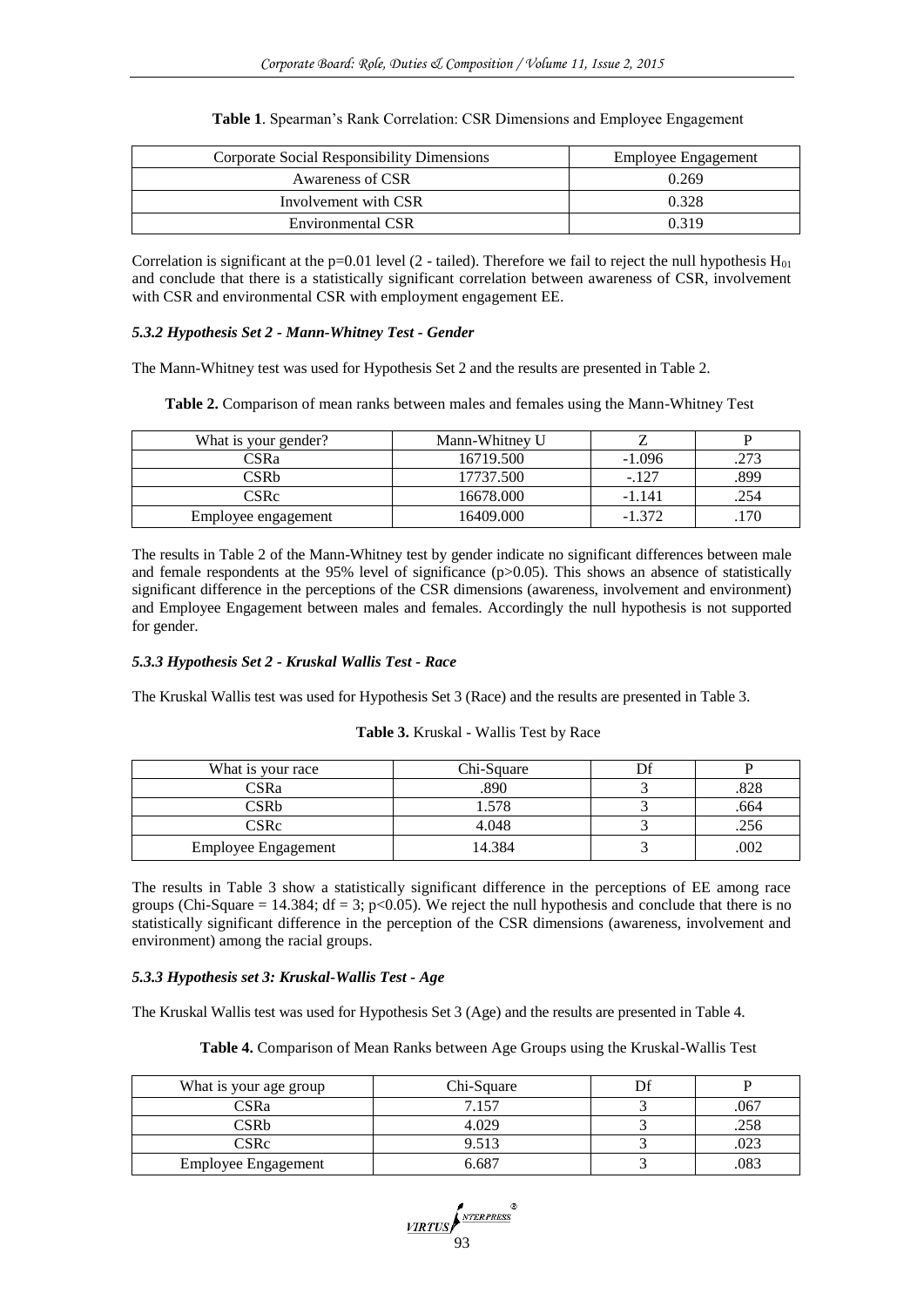The results are given in Table 4. We fail to reject the null hypothesis and conclude that there is a statistically significant difference in the perception of CSR dimension of environment among the age groups (Chi-Square =  $9.513$ ; df = 3; p<0.05).

# *5.3.4 Hypothesis set 3: Kruskal - Wallis Test – level of Educational Qualification*

The Kruskal Wallis test was used for Hypothesis Set 3 (Level of Education Qualification) and the results are presented in Table 5.

| Table 5. Comparison of Mean Ranks between Levels of Qualification using the Kruskal-Wallis Test |  |
|-------------------------------------------------------------------------------------------------|--|
|-------------------------------------------------------------------------------------------------|--|

| Level of education?        | Chi-Square |      |
|----------------------------|------------|------|
| CSRa                       | 9.173      | 102  |
| <b>CSRb</b>                | 2.123      | .832 |
| <b>CSRc</b>                | 4.780      | 443  |
| <b>Employee Engagement</b> | 7.336      |      |

We reject the null hypothesis and conclude that there is no statistically significant difference in the perception of the CSR dimensions (awareness, involvement and environment) and EE among the levels of educational qualification.

# *5.3.5 Hypothesis set 3: Kruskal - Wallis Test - Department*

The Kruskal Wallis test was used for Hypothesis Set 3 (Department) and the results are presented in Table 6.

**Table 6.** Comparison of Mean Ranks between Departments using the Kruskal-Wallis Test

| In which department do you work in? | Chi-Square | Df |      |
|-------------------------------------|------------|----|------|
| <b>CSRa</b>                         | 5.093      |    | .532 |
| <b>CSRb</b>                         | 8.320      |    | .216 |
| <b>CSRc</b>                         | 4.565      |    | .601 |
| <b>Employee Engagement</b>          | 6.377      |    | .382 |

We reject the null hypothesis and conclude that there is no statistically significant difference in the perception of CSR dimension among the departments at the 95% level of significance (p>0.05).

# *5.3.6 Hypothesis set 3: Kruskal - Wallis Test - Position Band*

The results are given in Table 7. We fail to reject the null hypothesis and conclude that there is significant differences with regards to CSR(a) and EE among the position bands at the 95% level of significance  $(p<0.05)$ .

| Table 7. Comparison of Mean Ranks between Position Bands using the Kruskal-Wallis Test |  |
|----------------------------------------------------------------------------------------|--|
|----------------------------------------------------------------------------------------|--|

| What is your position band? | Chi-Square |      |
|-----------------------------|------------|------|
| CSRa                        | 15.979     | .014 |
| CSRb                        | 3.255      |      |
| CSRc                        | 8.802      |      |
| <b>Employee Engagement</b>  | 14.577     | 024  |

VIRTUS PATERPRESS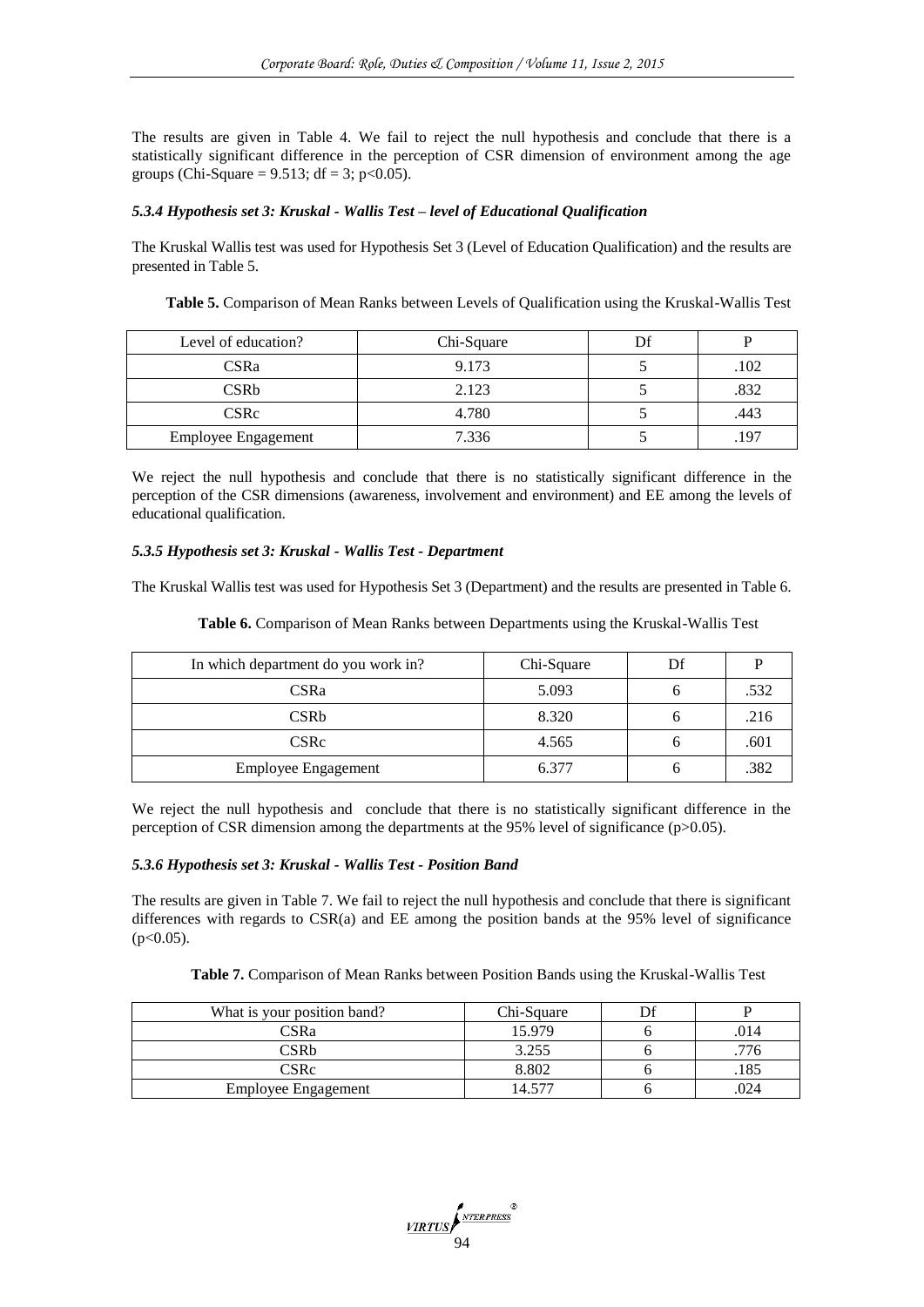### *5.3.7 Hypothesis set 3: Kruskal - Wallis Test - Number of years in company*

| Number of years in the company? | Chi-Square | Df |      |
|---------------------------------|------------|----|------|
| <b>CSRa</b>                     | 5.904      |    | .206 |
| <b>CSRb</b>                     | 6.986      |    | .137 |
| <b>CSRc</b>                     | 1.238      |    | .872 |
| <b>Employee Engagement</b>      | 7.534      |    |      |

**Table 8.** Comparison of mean ranks between years in company using the Kruskal-Wallis test

The results of the Kruskal-Wallis test for comparison of mean ranks between number of years in the company are given in table 7. We reject the null hypothesis and conclude that there is no significant differences in the perceptions CSR dimensions among the employee years of employment in the company at 95% level of significance (p>0.05).

### *5.4 Corporate Social Responsibility*

The Likert Scale used was from 1 to 5. The study yielded three dimensions of CSR and the mean from each is given below.

- CSR(a): Awareness of Corporate Social Responsibility: Mean  $= 4.1032$ .
- CSR(b): Involvement with Corporate Social Responsibility: Mean= 4.1178.
- CSR(c): Environmental Social Responsibility: Mean= 4.2158.

### **6 Conclusion and recommendations**

# *6.1 Conclusions*

There is a positive relationship between CSR and EE, Eskom employees are aware of CSR initiatives even though they are not involved, and CSR does impact their engagement positively. EE is a direct consequence or benefit from CSR initiatives. The study was conducted to investigate the potential relationship and impact of being socially responsible as an organization and as an engaged employee. The study found that there is a significant influence of CSR on the organization's reputation and it creates high levels of EE. It was also found that Eskom employees are aware of the organizations social activities and that they are motivated by that. They spoke highly of their organization even in their communities. This results in Eskom enjoying high levels of commitment from its employees. The study has a number of implications. It suggests that employees conceptualize CSR on different perspectives, such as how well an organization communicates with its environment and how ethically it provides benefit to its stakeholders through its products and services. The study also provides guidelines for future researchers on this topic. It can be seen that Corporate Social Responsibility makes business sense economically, environmentally, and over and above that it makes employees happy and committed. The collected data provided sufficient evidence that employees can be engaged in the form of involving them in CSR initiatives. In the study 380 Eskom employees were aware of the CSR initiatives that Eskom is involved in, and that they are proud to work for an organization that promotes environmental health.

#### *6.2 Recommendations*

The study recommends that organizations should incorporate CSR into their strategic decision-making process in order to build a good reputation and to motivate employees not only for competitive advantage, but for investment in Human Resources Management. It critically addresses the management aspects that require managers to invest in activities that look after employees, since they are great assets in the organization. Since employees are so important, continuous improvement on how to keep them engaged is vital. Therefore it is worthwhile for organizations to integrate their business activities internally. Eskom must involve employees as much as they can. Employees must also be involved in identifying the potential initiatives as this will greatly improve their level of engagement..

# *6.3 Future studies*

The results of this study suggest that EE is a meaningful construct that is worthy further research. There are several avenues to consider. One area would be to investigate other potential predictors of job and

VIRTUS (<sup>NTERPRESS</sup><sup>®</sup>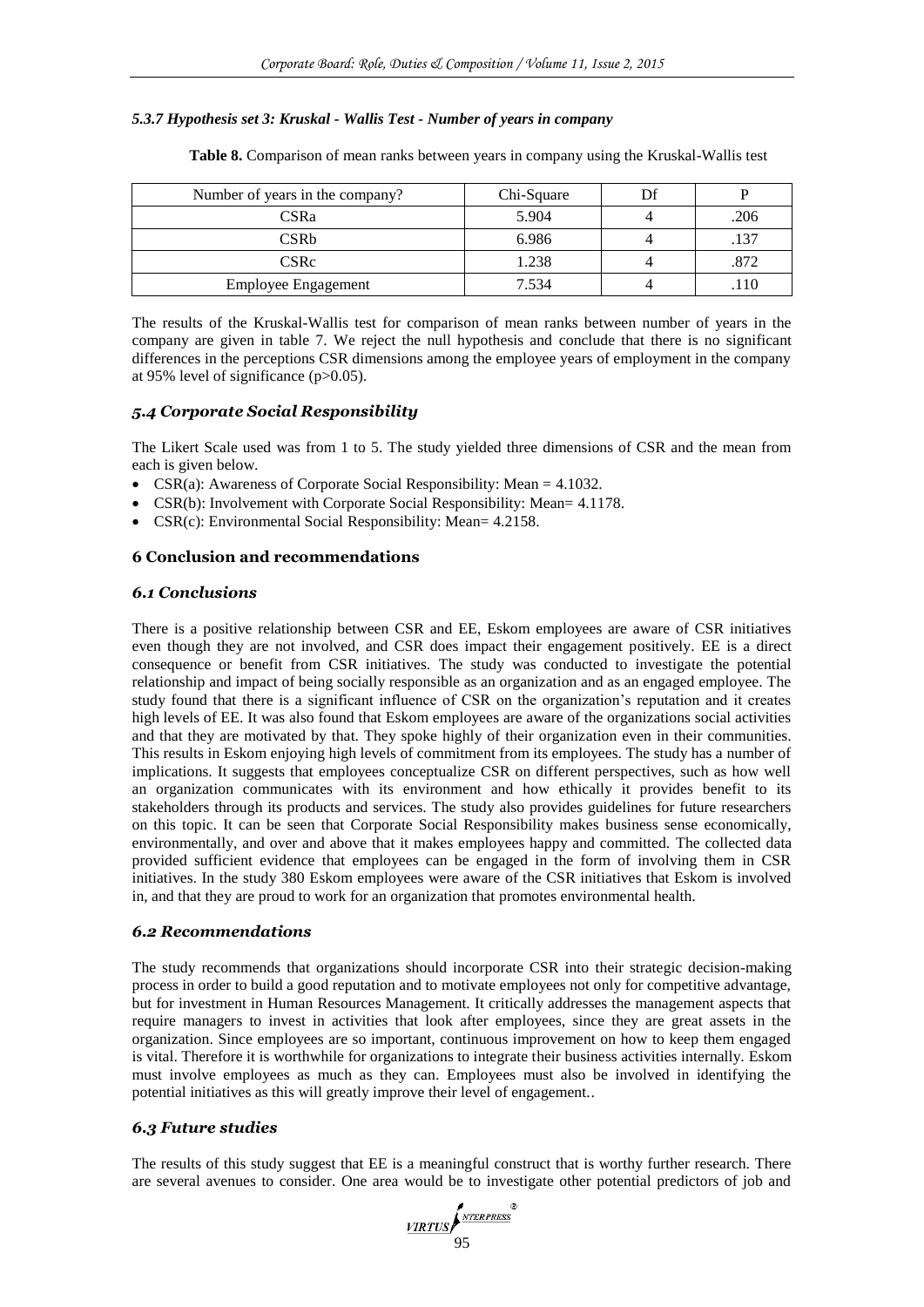organization engagement. This study included a number of factors associated with Kahn's (1990); Maslach, Schaufeli, and Leiter (2001) and Langelaan, Bakker, van Doornen, and Schaufeli, 2006). However, there are other variables that might also be important for both job and organization engagement. For example, Human Resource practices such as flexible work arrangements, training programmes, and incentive compensation might also be important for engagement. Future research could include a broader range of predictors that are linked to particular types of role engagement. Along these lines, future research should attempt to flash out the types of factors that are most important for engagement in different roles (e.g. job, organization and group).

Participants indicated a very high level of engagement and awareness, but there are focus areas that this study was unable to examine. Future research could consider the topics that drill deeper into the initiatives that interest employees. Qualitative research would also produce more details as this study, being quantitative, may have found only limited information that employees were willing to share

# **References**

- 1. Abd-Elmotaleb, M., Saha, S., K. and Hamoudah, A., M. 2015. Rethinking the Employees' Perceptions of Corporate Social Responsibility. International Business Research Journal ; Vol. 8, No. 3.
- 2. Albdour, A.A and Altarawneh, I.I. 2012. Corporate Social Responsibility and Employee Engagement in Jordan. *International Journal of Business and Management,*vol. 7.
- 3. Albrecht, S, L., Bakker, A. B., Gruman, J.A., Macey, W.H., Alan M. Saks, A, M. 2015. Employee Engagement, Human resource management practices and Competitive Advantage. Journal of Organizational Effectiveness: People and Performance. Vol. 2 No. 1, 2015 pp. 7-35.
- 4. Ali, I., Rehman K.U., Ali, S.I., Yousaf, J. and Zia, M., 2010. Corporate social responsibility influences, employee commitment and organizational performance. *African Journal of Business Management,* vol. 4, no., pp. 2796-2801.
- 5. Bhattacharya, C.B., Korschun, D. and Sen , S. 2008. Strengthening Stakeholder-Company Relationships through Mutually Beneficial Corporate Social Responsibility Initiatives. *Journal Of Business Ethics.*
- 6. Brammer, S., Jackson, G. and Matten, D. 2012 Corporate Social Responsibility and institutional theory: new perspectives on private governance Socio-Economic Review, vol. 10 pages 3-28
- 7. Brammer, S., Millington, A. and Rayton , B. 2005. The Contribution on Corporate Social Responsibility to Organisational Commitment. pp1-37.
- 8. De Roeck, K. and Delobbe, N. 2012. Do Environmental CSR Initiatives Serve Organizations' Legitimacy in the Oil Industry? Exploring Employees' Reactions Through Organizational Identification Theory. *Journal of Business Ethics,* no.110, pp.397-412.
- 9. Eskom. 2011*. Eskom Factor Report*.
- 10. Eskom. 2012. *Annual Financial Statements*.
- 11. Holland, B. 2011. *Corporate Social Responsibility and Employee Engagement: Making the Connection*. Whitepaper.
- 12. Hurtado, S.R.F and Agudelo, J.P.B. 2013 The Continuity and Stability of Corporate
- 13. Philanthropy Donation: Evidence from Chinese Firms' Response to Disaster Relief. *International Journal of Business and Management,* vol. 8, pp.10-18.
- 14. Institute of Director's in Southern Africa, 2009.
- 15. Khalid, A., Khalid, S., Waseem, A. Farooqi, Y, A., Nazish, A., 2015. Relationship between Organisational Commitment, Employee Engagement and Career Satisfaction: A case of the university of Gujrat. European Journal of Business and Social Sciences, Vol. 3, No. 11, pp 172 – 183.
- 16. Khan, H., Razi, A., Ali, S.A. and Asghar, A. 2011. A study on Relationship between Organizational job Commitment, and its Determinants among CSRs and Managerial level Employees of Pakistan (Telecommunication sector). *Interdisciplinary Journal Of Contemporary Research In Business*, vol.3.
- 17. Khan, W.A. 1990 Psychological conditions of personal engagement and disengagement at work. *Academy of Management Journal,* vol. 33, no.4, pp 692-724.
- 18. Langelaan, S., Bakker, A.B., van Doornen, L.J.P. and Schaufeli, W.B. 2006. Burnout and work engagement: Do individual differences make a difference?. *Personality and Individual Differences*, vol.40, pp.521-532.
- 19. Lis, B. 2012. The Relevance of Corporate Social Responsibility for a Sustainable
- 20. Human Resource Management: An Analysis of Organizational Attractiveness as a Determinant in Employees' Selection of a (Potential) Employer. *Management Review*, vol. 23, pp.279-295.
- 21. Macey, W.H. and Schneider, B. 2008. The Meaning of Employee Engagement. *Industrial and Organizational Psychology*, vol.1, p.3030.
- 22. Maon, F., Lindgreen, A. and Swaen, V. 2010. Organizational Stages and Cultural

VIRTUS STEEPRESS